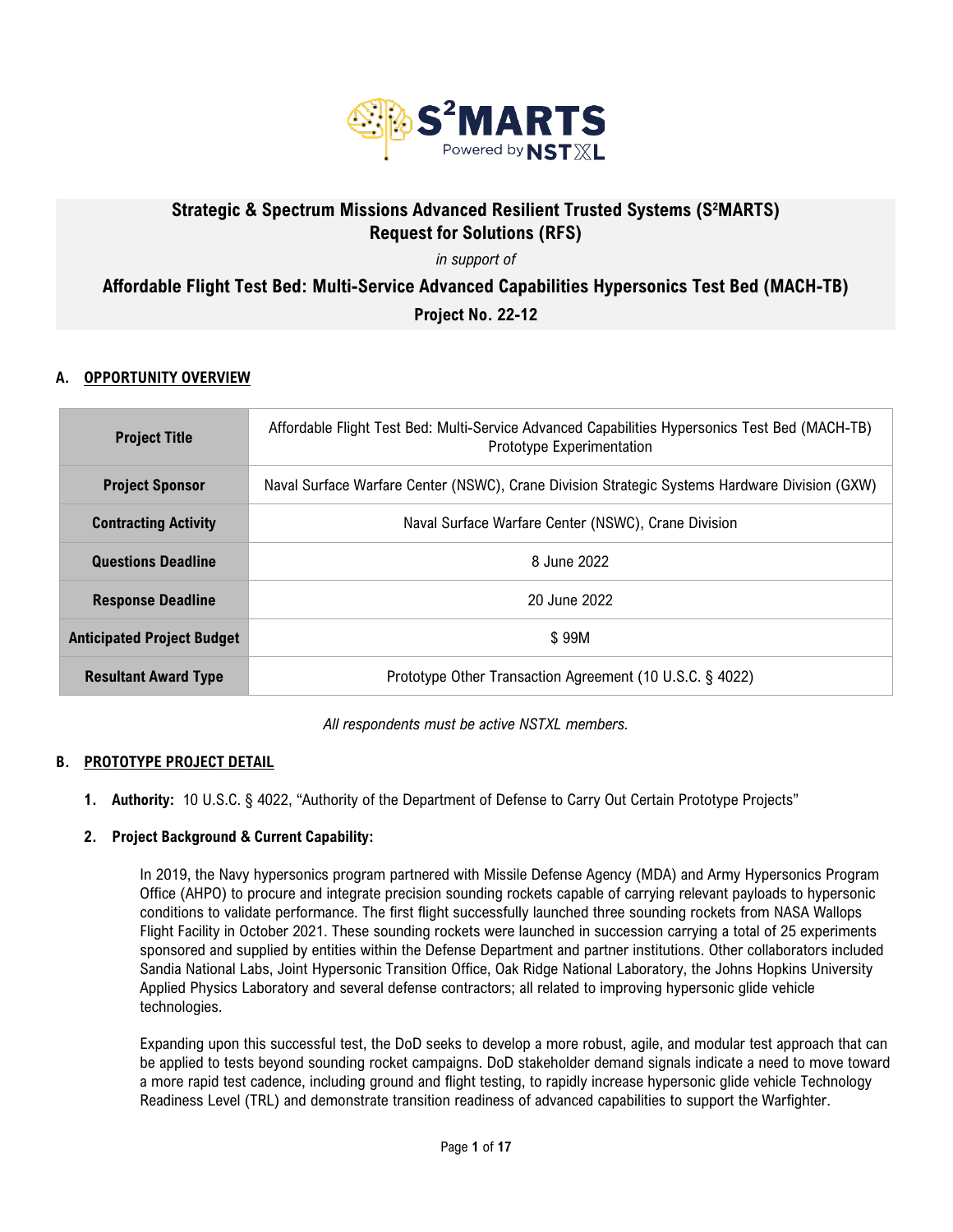Combined with an expansion to the number and types of experiments and flight vehicles and tailoring trajectories to augment current ground and flight test capabilities, the response to this RFS in conjunction with the existing developmental flight test program will rapidly improve hypersonic glide body technologies within the DoD community. To accomplish this goal, NSWC Crane released a Request for Information (RFI) in 2QFY22 canvassing industry for hypersonic flight test bed capabilities. The responses to the RFI led the Government to conclude industry is capable of affordably prototyping an Experimental Glide Body (EGB), designing a modular Test Bed architecture, and leveraging existing boosters and a Test Bed to replicate operational hypersonic trajectories.

## **3. Desired End-State & Success Criteria:**

End State: The MACH-TB Experimentation project will result in a proof of concept and prototype demonstration of modular EGB testing hypersonic technologies/experimental payloads in operational trajectories using already available boosters.

Technical Objectives include:

- 1) Design and prototype of one or more EGBs necessary to test component and subsystem technologies. The design and interfaces will be non-proprietary and available for integration planning by technology developers.
- 2) Creation of the MACH-TB Test Matrix to incrementally demonstrate operational hypersonic trajectories, which includes:
	- Planned configurations of EGBs with appropriate booster systems
	- Trajectories and environments associated with each configuration (potentially multiple trajectories for each configuration)
	- Guidance, Navigation, and Control (GNC), range safety, data collection approaches for each configuration and/or trajectory
	- Approximate cost for each configuration test event, including post-test analysis and reporting This Test Matrix shall include overlay experiment testing, sub-scale component, full scale developmental flight testing, and ground testing, across the full envelope of relevant environments. The Test Matrix can include both the unique, dedicated MACH-TB vehicles developed specifically to support this program, as well as ride-along tests that take advantage of already scheduled events (industry or government).
- 3) Design of the MACH-TB architecture, which includes:
	- Digital Engineering plan, architecture, and approach for including multiple external collaborators (small businesses, labs, academia, industry, etc.)
	- Non-proprietary models of flight software and flight components
	- Hardware/software interfaces for each test configuration identified in the test matrix; interfaces include the booster to EGB payload adapter and any other mechanical or electrical interfaces that will be required
- 4) Creation of EGB User Guides, which includes:
	- Hardware/software/Size, Weight, and Power (SWaP) constraints for each "test bay" in each EGB
	- EGB integration guidelines for technology developer planning
- 5) Perform sub-scale and full-scale technology demonstrations as defined in the Test Matrix.

## **Task Area One: Design/ Trade Study for Test Matrix and Test Bed Approach for Hypersonic Advanced Capabilities.**

The Government has a need to establish an increased test cadence to rapidly increase the TRL of emerging advanced capabilities through sub-scale component testing and full-scale hypersonic glide body demonstrations in an affordable test bed on a rapidly recurring basis. DoD Stakeholders have made it clear that a developmental test program that executes test events (via a combination of full scale developmental testing, sub-scale testing, ground testing, and hypersonic overlay experiment testing) on a monthly cadence needs to be established by FY2025. This prototype and test initiative will include a greater focus on validating Model-Based Systems Engineering (MBSE) tools and using a digital infrastructure, and it will serve to complement the recent successful sounding rocket tests, with a greater focus on validating MBSE tools and using a digital infrastructure.

### **1. The Performer shall create a test matrix which will identify Key Performance Parameters (KPPs) and associated data collection methods that tie back to a digital Modeling and Simulation (M&S)/ engineering framework. This test**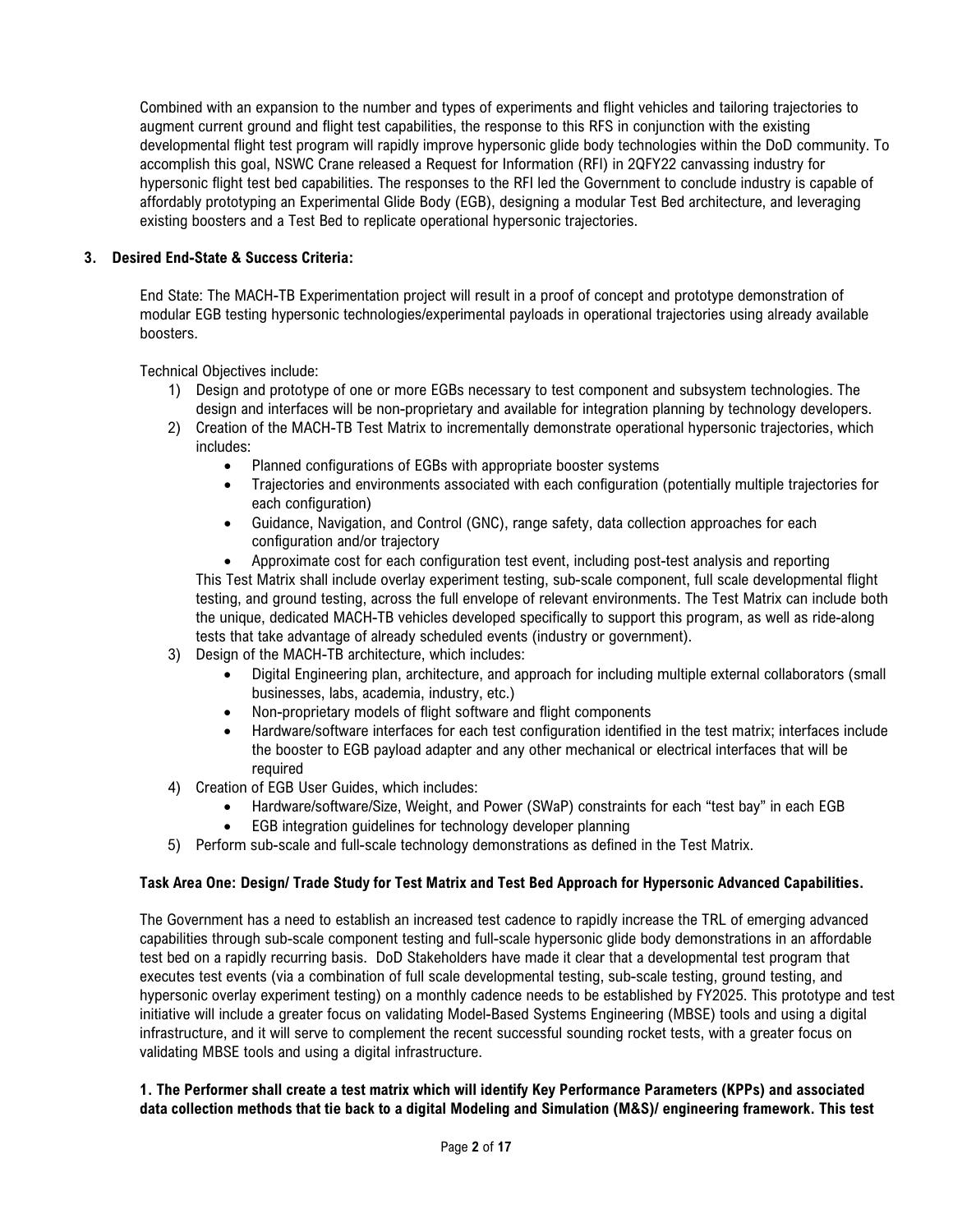#### **matrix should include ground testing, overlay experiment testing, sub-scale testing, and full-scale developmental testing to achieve all relevant conditions and meet all KPPs.**

**Ground Testing and Hypersonic Overlay Experiment** solutions can include unique hypersonic test bed capabilities utilizing re-entry capsules, ramjet vehicles, re-usable hypersonic glide vehicles, mass accelerators, and other unique capabilities to bring experimental payloads to lower hypersonic conditions for short durations. This could emulate ground test type data collections at much higher testing frequency (transient realistic air environments, ascent/descent conditions, relevant heat flux, enthalpies, pressures, shear, etc.) Ground testing can be comparable to and replace the use of ArcJet facilities, which are fully booked and hard to schedule.

**Sub-scale Testing** can include unique hypersonic testing to mature advanced technologies which enable fielding of Warfighter capability such as innovative/new Thermal Protection System (TPS) materials, antennas, advanced comms, etc. The test methods must be designed to adequately simulate critical flight performance and relevant environments of interest for operational system glide body technologies. Sub-scale testing can further include land-based and air-launched platforms, as well as flight profiles that are ballistic, boost-glide, or cruise. The trajectory trade space is open among these profiles so long as relevant test data for hypersonic glide technologies can be obtained. Launch approaches are also open for Industry consideration. The Government expectation is that the Performer will partner with other subject matter experts and performers to maximize innovative data collection opportunities. The objective of the sub-scale testing is an increased operational tempo for testing to provide multiple flight opportunities annually.

The Test Matrix should show how the sub-scale solutions can achieve flight weather encounters, show how the testing matches the desired conditions of stagnation and/or acreage, and show how the data might be collection, recovered, stored, and transmitted during such events. Sub-scale solutions should include testing to:

- Demonstrate test architecture and digital engineering approach
- Demonstrate component technologies in hypersonic environment
- Demonstrate the ability to integrate EGB in non-separating experiment events
- Demonstrate modular design, integration, and test of multi-organizational provided experimental payloads with User Guides, digital engineering, and common interfaces

Technology and corresponding test/data collection of interest includes but is not limited to:

- Recoverable experiments
- Embedded instrumentation data collection (recession rate sensors, acoustic sensors, embedded thermocouples, heat flux gages, pressure gauges, etc.)
- Flight weather encounter and effects on survivability
- Off-board sensor data collection
- Navigation experiments
- Guidance experiments
- Lethality technologies
- Autonomous Flight Safety Systems (AFSS)
- **Flight electronics**
- TPS/Nose Tips/Leading Edge/Control surface experiments
- Seeker windows and radomes
- Divert Attitude Control (DACS)
- Trajectory Type (ballistic, depressed)
- Full scale developmental vehicle payloads
- Subscale components
- Patch experiments

A notional subscale glide vehicle and flight configuration is provided below which was used to determine relevant flight aerothermal environments of interest. This configuration was selected to provide representative stagnation conditions for nose tip technology, conical configuration for shrouds/ogives/seeker windows/radomes, cylindrical region for missile body/motor case/antenna window representative environments, and a flare inducing increased heating notionally representative of increased conditions on leading edges and control surfaces. These environments provide a general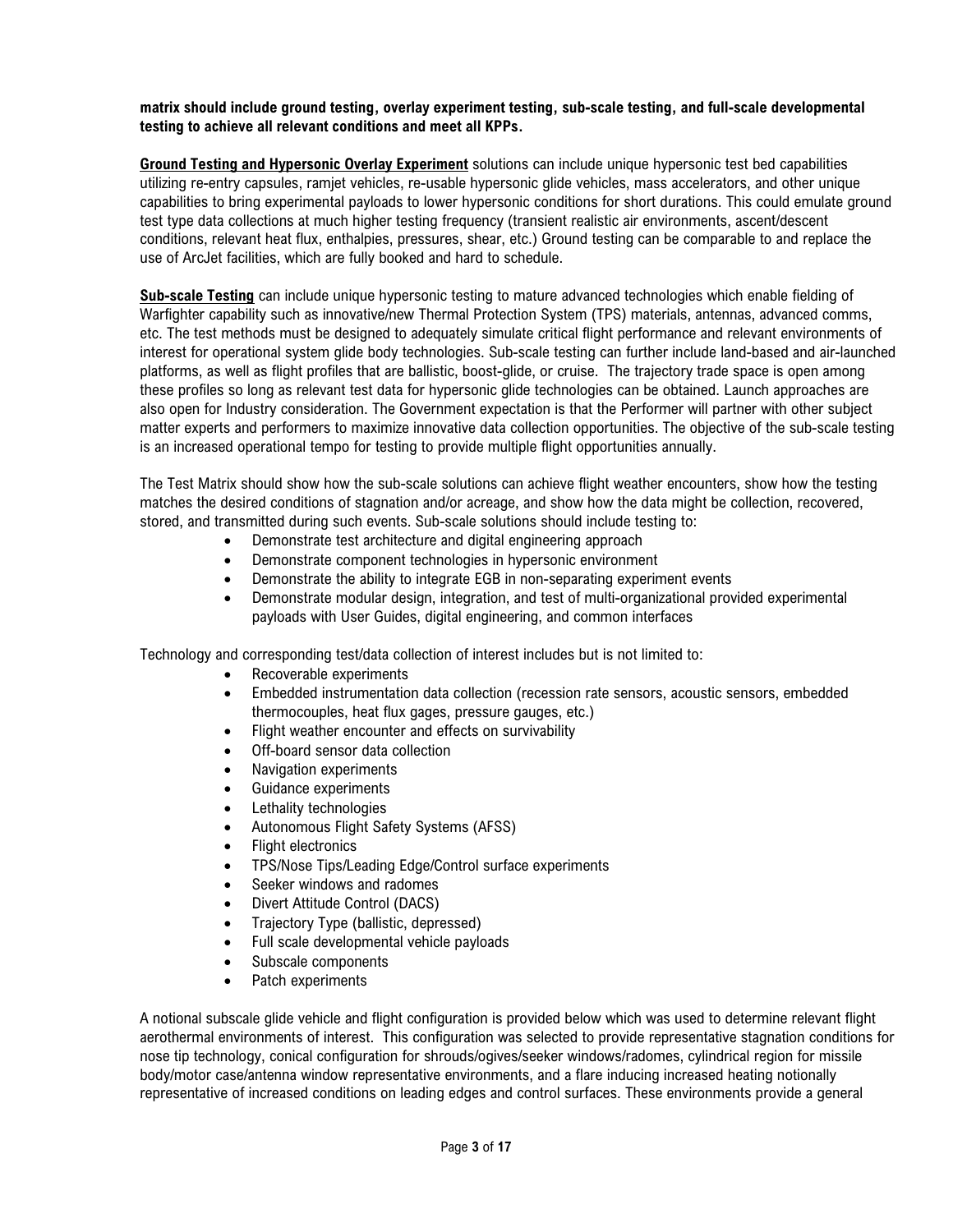range of conditions. However, detailed environment assessments will be required during program execution working closely with the Government. Internal flight components will be integrated and subjected to dynamic and internal thermal environments supporting performance assessments defined by the Government. The subscale EGB should be capable of demonstrating at least seven (7) technologies with modular test bays with defined interfaces.



*Figure 1. Notional Payload Configuration for Environment Definition.*

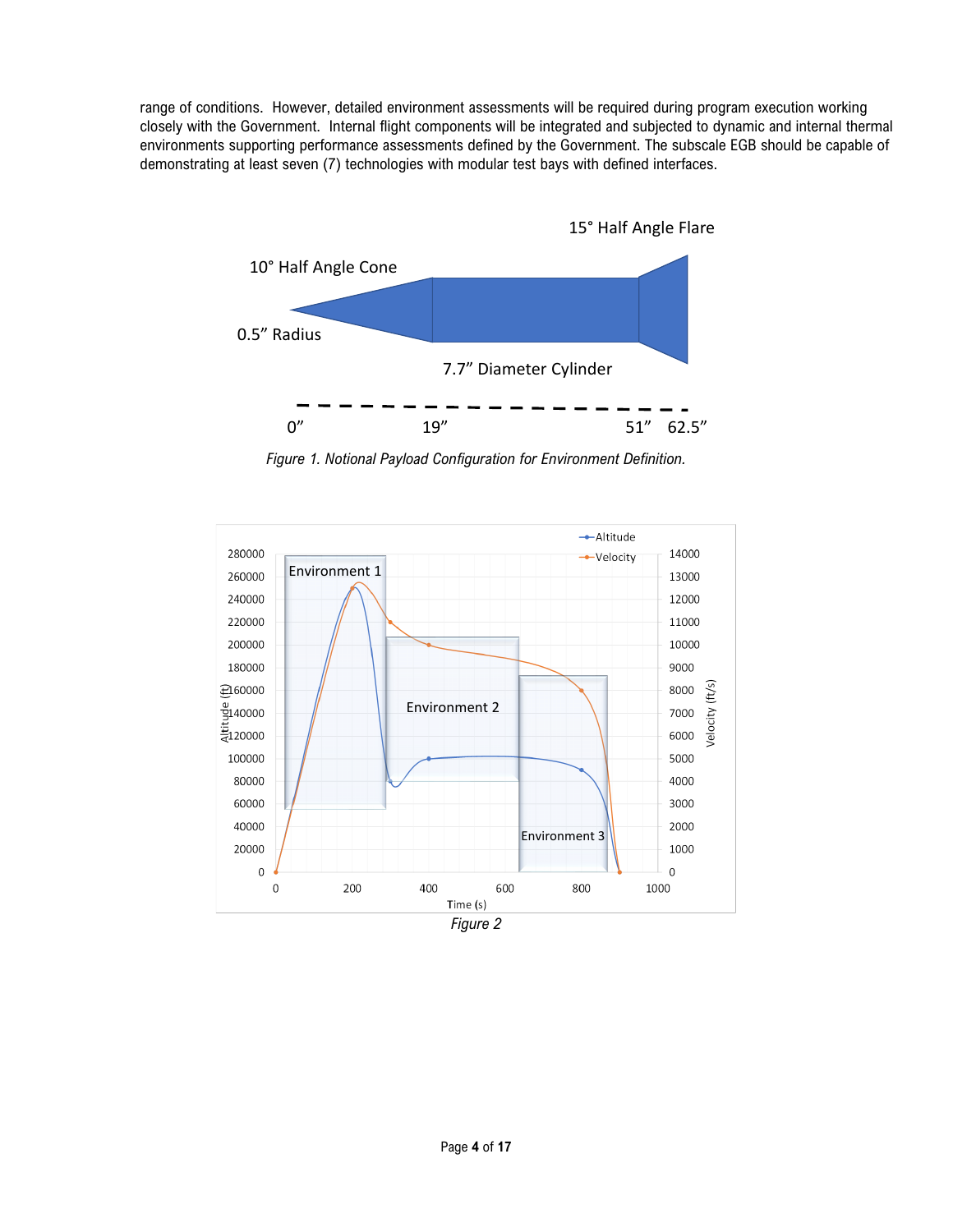| <b>Example Stagnation Environments of Interest</b> |           |                               |               |
|----------------------------------------------------|-----------|-------------------------------|---------------|
|                                                    |           | Environment 1   Environment 2 | Environment 3 |
| Cold Wall Heat Flux (BTU/ft^2 s)                   | 800-1200  | 300-500                       | 100-300       |
| Enthalyp (BTU)                                     | 2400-3600 | 1200-1800                     | 400-600       |
| Recovery Temperature (F)                           | 4800-7200 | 4000-6000                     | 1600-2400     |
| Local Pressure (psi)                               | 50-90     | $10 - 30$                     | $15 - 45$     |
| Dwell Time (seconds)                               | 100       | 500                           | 100           |

*Table X*

| <b>Example Acreage Environments of Interest</b> |               |               |               |  |
|-------------------------------------------------|---------------|---------------|---------------|--|
|                                                 | Environment 1 | Environment 2 | Environment 3 |  |
| Cold Wall Heat Flux (BTU/ft^2 s)                | 150-250       | 50-90         | 40-60         |  |
| Enthalyp (BTU)                                  | 2400-3600     | 1200-1800     | 400-600       |  |
| Recovery Temperature (F)                        | 4000-6000     | 4000          | 2000          |  |
| Local Pressure (psi)                            | $10 - 30$     | $1 - 5$       | $5 - 10$      |  |
| Cold Wall Shear (psf)                           | 20-40         | $2 - 5$       | $2 - 10$      |  |
| Dwell Time (seconds)                            | 100           | 500           | 100           |  |

*Table Y*

**Full Scale Developmental Testing** can include full-size Launch Vehicle (LV) capabilities that could be used for not only technology ride-along opportunities but full glide body testing opportunities and provide higher mach conditions. Proposals can include brand-new booster solutions or Commercial Off the Shelf (COTS) solutions. Full scale developmental solutions should include testing to:

- Demonstrate the ability to separate a EGB from a launch vehicle
- Demonstrate attitude control to initiate hypersonic trajectory
- Fly a hypersonic trajectory to test experimental payloads in representative environments
- Demonstrate MACH-TB architecture and integrate EGB with seeker component technologies with a nonseparating payload

One of these full-scale test demonstrations should be planned no later than (NLT) 4QFY24, as a seeker technology demonstration event using a single launch vehicle configuration. A direct inject/depressed trajectory must be utilized to deliver the EGB to the required insertion conditions defined by the Government. An assessment will be performed to determine if the EGB can be released or if the air vehicle will remain intact throughout flight while ensuring the environments of interest are induced on the experimental payloads and mission objectives are accomplished. The seeker system technology performance will be assessed based on in-flight data collection to include thermal, structural, and seeker performance response providing M&S validation data for technology transition.

The Test Matrix should include a test plan, cost profile, and test execution schedule to include program technical activities and milestones for a full-scale test demonstration NLT 4QFY24. This should include: Mission Planning, Range logistics, Test execution, Range safety, Program reviews and milestones, Coordination with data collection assets and onboard telemetry, Security requirements management with the Government Program Security Officer, Coordination with seeker system experiment provider to support design, qualification and acceptance tests, and vehicle integration. As a proof of concept, the Performer Test Matrix should include the option to demonstrate EGB integration with a full-size LV in 4QFY23, and the associated capabilities and limitations of the proof of concept.

Another full-scale test demonstration should be planned for NLT 2QFY25, as a classified full-scale glide body event, delivered to entry state conditions of interest and collecting flight test data for M&S validation and advanced technology maturation. This full-scale demonstration may require the use of larger diameter booster systems to provide the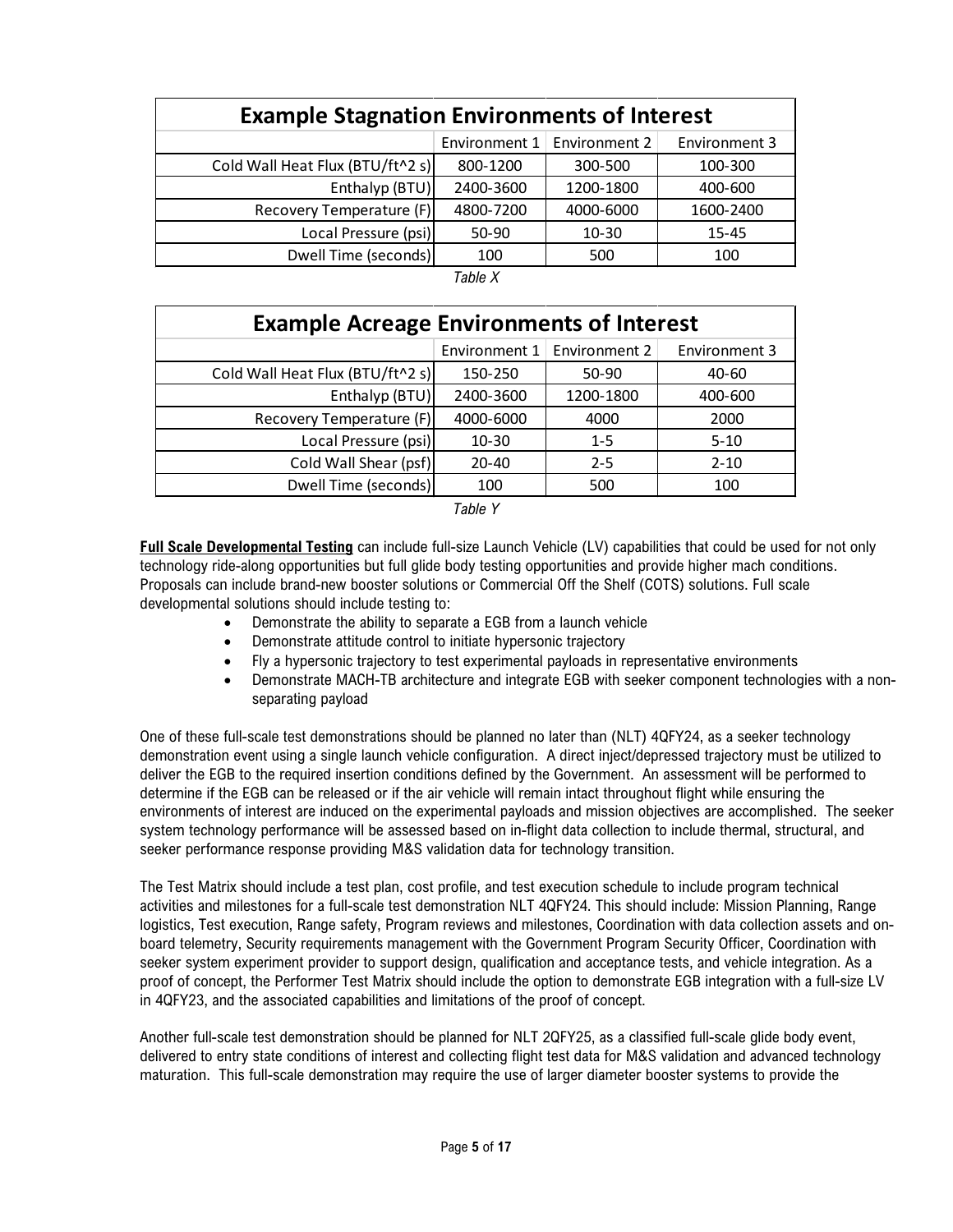conditions of interest and support technology ride-along opportunities due to increased diameter and experimental payload locations. This could utilize new booster development as well as Commercial Off the Shelf (COTS) solutions.

The Test Matrix should include a test campaign test plan, cost profile, and test execution schedule, to include program technical activities and milestones for a full-scale test demonstration NLT 2QFY25. This should include: Mission Planning, Range logistics, Test execution, Range safety, Program reviews and milestones, Coordination with data collection assets and on-board telemetry, Security requirements management with the Government Program Security Officer, Coordination with experimental payload providers to support design, qualification and acceptance tests, and vehicle integration.

### **2. The Performer shall design a full-scale EGB to host hypersonic technologies/experimental payloads and integrate with one or more full-scale launch vehicles.**

The performer shall develop a preliminary design and manufacturing cost estimate to prototype and deliver an EGB which can host multiple hypersonic technologies and fly operationally relevant environments. The EGB design is not limited to existing hypersonic form factors, but it must be able to:

- Be fully defined in model based engineering environment accessible to outside entities and organizations
- Host 3 or more hypersonic technologies/experimental payloads
- Provide technologies with open and modular hardware / software interfaces and associated "User Guides" defining those interfaces for technology developers. This will reduce/eliminate non-recurring engineering to integrate technologies with the EGB.
- Integrate with each LV identified as applicable to the full-scale flight demonstrations in the test planning matrix (Task Area 1)
- Achieve separate and attitude control necessary to achieve operationally relevant hypersonic trajectories.

### **3. The Performer shall deliver a detailed cost estimate that fully captures all cost to the government and schedule associated with execution of the Test Matrix and the manufacture of the EGB designed in Task Area One.**

The performer shall develop a ROM cost estimate that covers all relevant costs to execute the MACH-TB program. This cost estimate should include, at a minimum:

- Non-recurring engineering (NRE) costs for development
- Prime and subcontractor costs, for the performer and all partners
- Material costs for the prototyping and manufacturing of the EGB and MACH-TB
- Costs and cost profile broken out by each individual event in the Test Matrix
- Cost profile of Task Area 2 as a whole
- List of assumptions made to complete the cost estimate
- Notional schedule for each flight experiment option to include time for EGB production and test asset integration.

## **Task Area Two: Execute Test Demonstrations to Complete Test Matrix options per direction as Proposed in Task Area 1, Using EGB designed in Task Area 1.**

The Performer shall execute the ground test, hypersonic overlay experiments, sub-scale testing, and full-scale test demonstrations defined in the Test Matrix as proposed in Task Area One to achieve all relevant conditions and meet all KPPs. All testing shall tie back to a digital M&S/ engineering framework. The first full-scale test demonstration shall be a seeker technology demonstration event NLT 4QFY24. The second full-scale test demonstration shall be a classified fullscale glide body test demonstration NLT 2QFY25. The full test matrix, with all relevant KPPs met and all data collects, should be completed NLT 4QFY25. The Performer shall prototype and manufacture the EGB designed in Task Area One, to be used as needed throughout the Test Matrix to meet KPPs. The Performer shall integrate desired experiments functionally with the EGB using digital engineering processes to reduce risk of late discovery. The Performer shall interface with the range to schedule time and meet range safety standards. Combined with an expansion to the number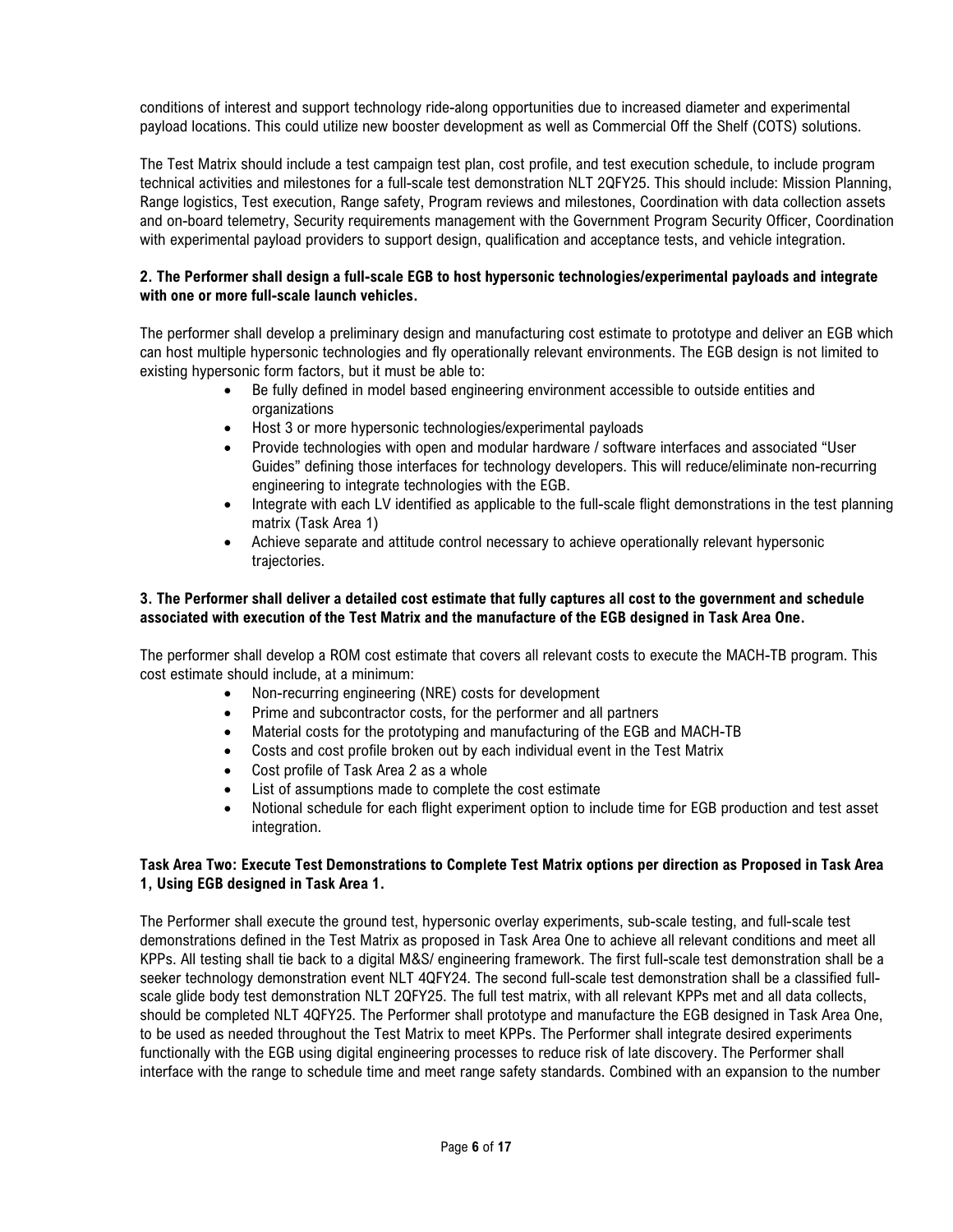and types of experimental payloads and flight vehicles and tailoring trajectories to augment current ground and flight test capabilities, MACH-TB will rapidly improve hypersonic technologies within the DoD community.

## **4. Potential Follow-On Activity:**

- a. Upon successful completion of this prototype effort, the Government anticipates that a follow-on production effort may be awarded via either contract or transaction, without the use of competitive procedures if the participants in this transaction successfully complete the prototype project as competitively awarded from this document. The prototype effort will be considered successfully complete upon demonstration of the aforementioned technology objectives.
- b. Successful completion for a specific capability may occur prior to the conclusion of the project to allow the Government to transition that aspect of the prototype project into production while other aspects of the prototype project have yet to be completed.
- c. Requirements of other potential follow-on activities could involve, though not limited to, continued development and baseline management, fielding, sustainment, training, further scaling of the solution, integration of future capabilities, or integration of the solution with other capabilities.

| No.            | <b>Title</b>                                           | <b>Description</b>                                                                                                                                                                                                                                                                | <b>Frequency</b>                                            | <b>Delivery</b><br><b>Method</b>                                |
|----------------|--------------------------------------------------------|-----------------------------------------------------------------------------------------------------------------------------------------------------------------------------------------------------------------------------------------------------------------------------------|-------------------------------------------------------------|-----------------------------------------------------------------|
| 1              | <b>Execution Plan</b>                                  | Lay out the schedule, milestone and projected hours required<br>for completion.                                                                                                                                                                                                   | Task Area<br>1:30 days<br>from Award                        | Written<br>document,<br>electronic<br>delivery                  |
| $\overline{2}$ | <b>Feasibility Assessment</b><br>and Strategy          | Identify preliminary team members/ collaborative environment<br>partners.                                                                                                                                                                                                         | <b>Task Area</b><br>1:60 days<br>from Award                 | Written<br>document,<br>electronic<br>delivery                  |
| 3              | <b>Test Matrix</b>                                     | Identify key performance parameters and associated data<br>collection methods that tie back to a digital M&S/ engineering<br>framework. Include ground testing, overlay experiments, sub-<br>scale and full-scale testing to achieve all relevant conditions<br>and meet all KPPs | Task Area<br>$1:9$ months<br>from Award                     | Written<br>document,<br>system model,<br>electronic<br>delivery |
| $\overline{4}$ | Design for full-scale EGB<br>and Test Bed architecture | Affordable Test Bed capable of integrating multiple<br>experimental payloads for full-scale test demonstrations                                                                                                                                                                   | Task Area<br>1: 9 months<br>from Award                      | System model,<br>electronic<br>delivery                         |
| 5              | Detailed cost estimate for<br>Task Area 2              | Identify full scope of costs to execute Test Matrix developed<br>in Task Area 1                                                                                                                                                                                                   | <b>Task Area</b><br>1: 9 months<br>from Award               | Written<br>document,<br>electronic<br>delivery                  |
| 6              | <b>Feasibility Assessment</b><br>and Strategy          | Identify preliminary design, material selection, and show that<br>team members/ collaborative environment partners identified<br>in Task Area 1 are on contract.                                                                                                                  | Task Area<br>$2:60$ days<br>from Award<br>of Task<br>Area 2 | Written<br>document,<br>electronic<br>delivery                  |
| $\overline{7}$ | Test Bed Proof of<br>Concept (Option)                  | EGB for full-scale test capability demonstration to achieve<br>separation and attitude control                                                                                                                                                                                    | Task Area<br>2: 4QFY23                                      | Prototype,<br>maintain at<br>Contractor                         |

# **5. Project Deliverables:**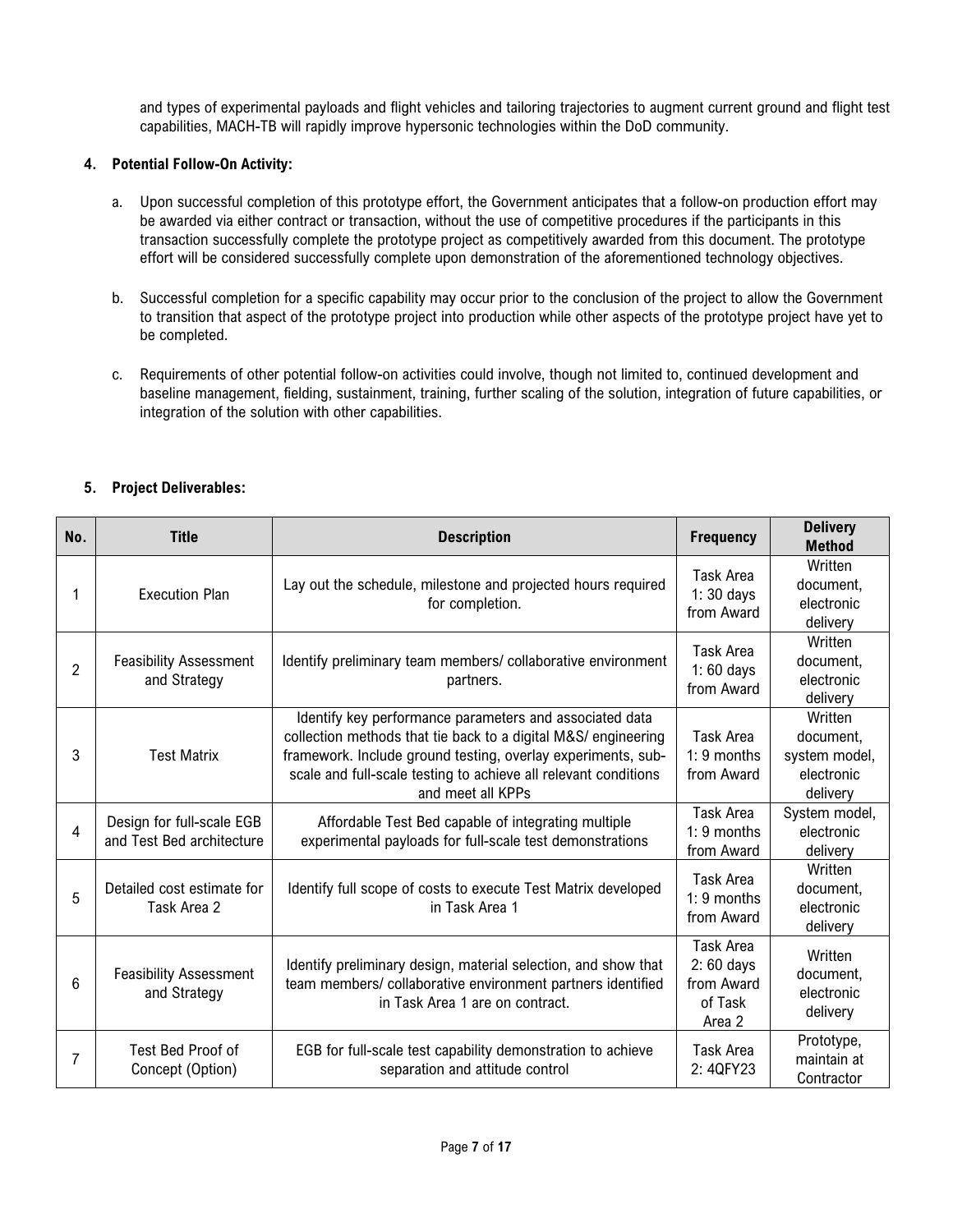|    |                                              |                                                                                                                            |                                                | facility for<br>testing                                                   |
|----|----------------------------------------------|----------------------------------------------------------------------------------------------------------------------------|------------------------------------------------|---------------------------------------------------------------------------|
| 8  | <b>Preliminary EGB</b><br>Prototype Test Bed | First full-scale test demonstration, Proof of Concept                                                                      | <b>Task Area</b><br>2: 4QFY24                  | Prototype,<br>maintain at<br>Contractor<br>facility for<br>testing        |
| 9  | Final Prototype Test Bed                     | Second full-scale test demonstration, Capability<br>Demonstration                                                          | Task Area<br>2: 2QFY25                         | Prototype,<br>maintain at<br>Contractor<br>facility for<br>testing        |
| 10 | <b>Technical Data Package</b>                | Data to demonstrate that deliverables (models, test bed,<br>platform, sub-scale tests, full-scale tests) meet requirements | Task Area<br>$2:$ After<br>every Test<br>event | Written<br>summary of<br>data, data<br>package,<br>electronic<br>delivery |
| 11 | <b>Financial Reports</b>                     | Report of expenditures against spend plan, estimates to<br>completion, etc.                                                | Task Area 1<br>and $2$ :<br>Monthly            | Powerpoint<br>and/or Excel,<br>electronic<br>delivery                     |
| 12 | <b>Schedule Reports</b>                      | Report of project completion percentage for each requested<br>capability with detailed schedule                            | Task Area 1<br>and $2$ :<br>Monthly            | Powerpoint<br>and/or Project,<br>electronic<br>delivery                   |
| 13 | Program Management<br><b>Reviews</b>         | Financial and Schedule data, compiled for management review                                                                | Task Area 1<br>and $2$ :<br>Quarterly          | Powerpoint,<br>Excel, and<br>Project,<br>electronic<br>delivery           |

## **6. Anticipated Budget**

\$ 99 Million (\$4.5M Task Area 1, \$94.5M Task Area 2) total across all awards.

This value represents what is currently available for the subject project at the time of RFS release. This value is subject to change and is being provided for planning purposes only.

Respondents are encouraged to clearly explain how much of their solution can be developed for the advertised amount. Capabilities or project phases that will require additional funding beyond the project budget must be identified as such.

#### **7. Anticipated Number of Awards**

The Government intends to award at least one Other Transaction Agreement as a result of this RFS. The Government contemplates Task Area 1 being awarded on a fixed-price basis, and Task Area 2 being awarded on an expenditure-basis. However, respondents may propose a different mix of fixed-price or expenditure based arrangements based on the solution offered.

The following terms will apply to any expenditure based pricing arrangement proposed:

(a) Federal funds and any Consortium Member's cost sharing funds are to be used only for expenditures that a reasonable and prudent person would incur in carrying out the Project Order.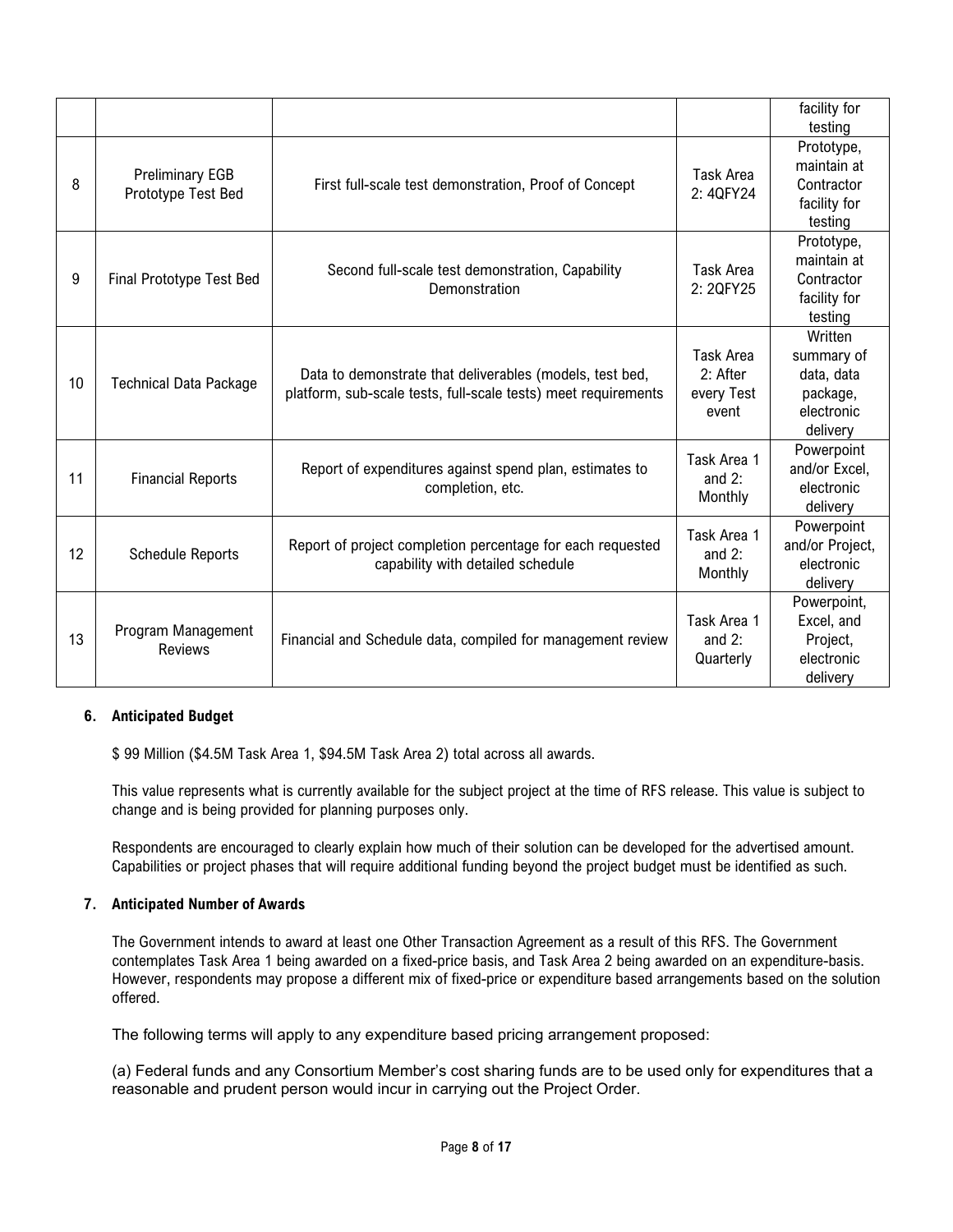(b) No project order will be executed under this agreement on an expenditure basis unless the Consortium Member performing under the Project Order has an accounting system that (1) is capable of identifying and segregating costs to the individual agreements and (2) provides for an equitable allocation of costs.

(c) When a Consortium Member performing under a Project Order has a system capable of identifying amounts/costs, the Consortium Member will identify the basis for determining actual costs.

(d) If a Consortium Member performing under a Project Order is subject to Contract Accounting Standards on other agreements or contracts, then the allowable costs for Project Orders executed under this agreement on a expenditure reimbursement basis are only allowable for reimbursement subject to the cost principles of Federal Acquisition Regulation (FAR) Part 31, Defense Federal Acquisition Regulation Supplement (DFARS) Part 231, and Navy and Marine Corps Acquisition Regulation Supplement (NMCARS) Part 5231, with all mention of Contractor understood to mean the Consortium Member and all mention of Contracting Officer understood to mean Agreements Officer.

Please note, more than one award may be issued if determined to be in the Government's best interest. The Government also reserves the right to execute fewer awards than anticipated, select aspects of a proposal for award, or not select any of the solutions proposed.

Partial responses addressing only a subset of the project's overall objectives are permitted for this effort.

### **8. Supporting Attachments:**

- a. Section 889 Prohibition and Reporting
- b. Section 889 Verification and Representation
- c. Draft DD Form 254, Contract Security Classification Specification
- d. DD2345 Instructions

#### **C. SECURITY INFORMATION & RESTRICTIONS**

- **1.** This RFS, to include attachments, has been released in accordance with Distribution Statement A: Approved for public release.
- **2.** Security classification & other restrictions:
	- Awardees/Prototype Level Performers must hold an active **Secret** Facility Clearance, at the time of award
	- Awardee/Performer personnel must hold an active **Secret** clearance at the time of award
	- Respondents are restricted to domestic, United States based companies only.
	- A DD Form 2345 is at the time of Award. Instructions related to the DD Form 2345 are included as Attachment D.
	- Compliance with International Traffic in Arms Regulation (22 C.F.R. §§ 120-130) upon award of Task 2.
		- o Export controls (if applicable): Research findings and technology developments arising from the resulting proposed solution may constitute a significant enhancement to the national defense and to the economic vitality of the United States. As such, in the conduct of all work related to this effort, the selected performer must comply strictly with the International Traffic in Arms Regulation (22 C.F.R. §§ 120-130), the National Industrial Security Program Operating Manual (DoD 5220.22-M) and the Department of Commerce Export Regulation (15 C.F.R. §§ 730-774).
	- A DD Form 254 will be executed at award and flowed down to the selected performer(s) at the Secret level.
	- By submitting a response, respondents shall certify whether covered telecommunications equipment or services **will or will not** be included as a part of its offered products or services to the Government in the performance of this effort.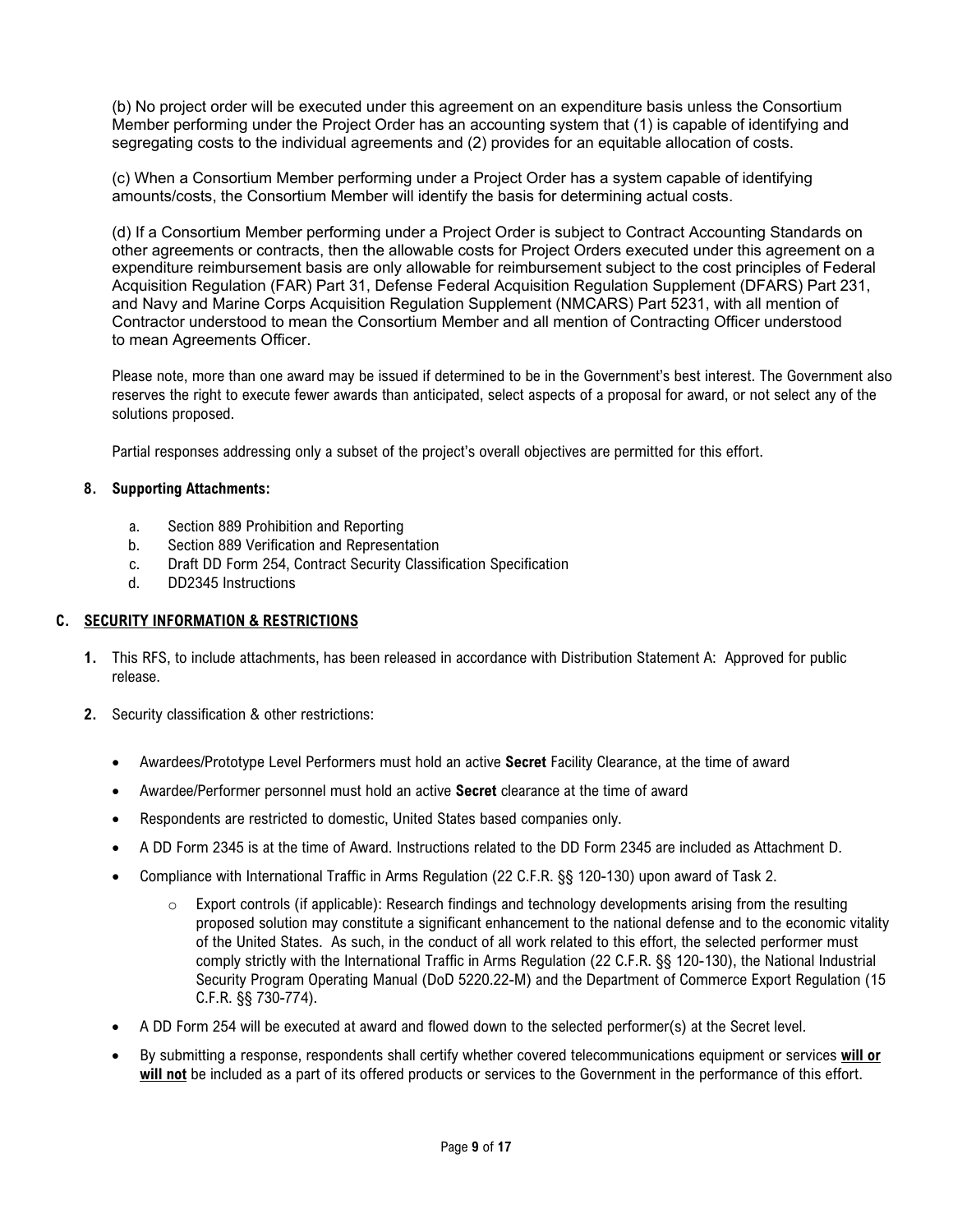RFS Attachment B includes additional detail regarding the representation which must be signed and returned with any submissions.

#### **What is included under "covered telecommunications equipment or services"?**

- Telecommunications equipment produced by Huawei Technologies Company or ZTE Corporation (or any subsidiary or affiliate of such entities);
- $\checkmark$  For the purpose of public safety, security of Government facilities, physical security surveillance of critical infrastructure, and other national security purposes, video surveillance and telecommunications equipment produced by Hytera Communications Corporation, Hangzhou Hikvision Digital Technology Company, or Dahua Technology Company (or any subsidiary or affiliate of such entities);
- $\checkmark$  Telecommunications or video surveillance services provided by such entities or using such equipment; or
- $\checkmark$  Telecommunications or video surveillance equipment or services produced or provided by an entity that the Secretary of Defense, in consultation with the Director of National Intelligence or the Director of the Federal Bureau of Investigation, reasonably believes to be an entity owned or controlled by, or otherwise connected to, the government of a covered foreign country.
- **3.** All respondents/prospective performers must be compliant with the following:
	- DoDI 8582.01, "Security of Unclassified DoD Information on Non-DoD Information Systems" and DoDM 5200.01 Volume 3, "DoD Information Security Program: Controlled Unclassified Information".
	- NIST SP 800-171, "Protecting Controlled Unclassified Information in Non-Federal Information Systems and Organizations"
	- Research findings and technology developments arising from the resulting proposed solution may constitute a significant enhancement to the national defense and to the economic vitality of the United States. As such, in the conduct of all work related to this effort, the selected performer must comply strictly with the International Traffic in Arms Regulation (22 C.F.R. §§ 120-130), the National Industrial Security Program Operating Manual (DoD 5220.22-M) and the Department of Commerce Export Regulation (15 C.F.R. §§ 730-774).

## **D. DESIRED LEVEL OF DATA RIGHTS**

☒ Government Purpose Rights: The right to use, modify, reproduce, release, perform, display, or disclose technical data within the Government without restriction. This also includes the rights to release or disclose technical data outside the Government and authorize persons to whom release or disclosure has been made to use, modify, reproduce, release, perform, display, or disclose technical data for United States government purposes. This level of restriction is set at five-years but may be negotiated & tailored to a specific project. The five-year period, or such other period that may be negotiated, would commence upon execution of the agreement that required development of the items, components, or processes or creation of the data. The performer will have the exclusive right, including the right to license others, to use technical data in which the Government has obtained government purpose rights under this agreement for any commercial purpose during the five-year period. Upon expiration of the five-year period (or other negotiated length of time), the Government will receive unlimited rights in the technical data and computer software.

## **E. PROCESS OVERVIEW & INSTRUCTIONS**

#### **1. Submission Process for Questions & Proposals**

**a.** Questions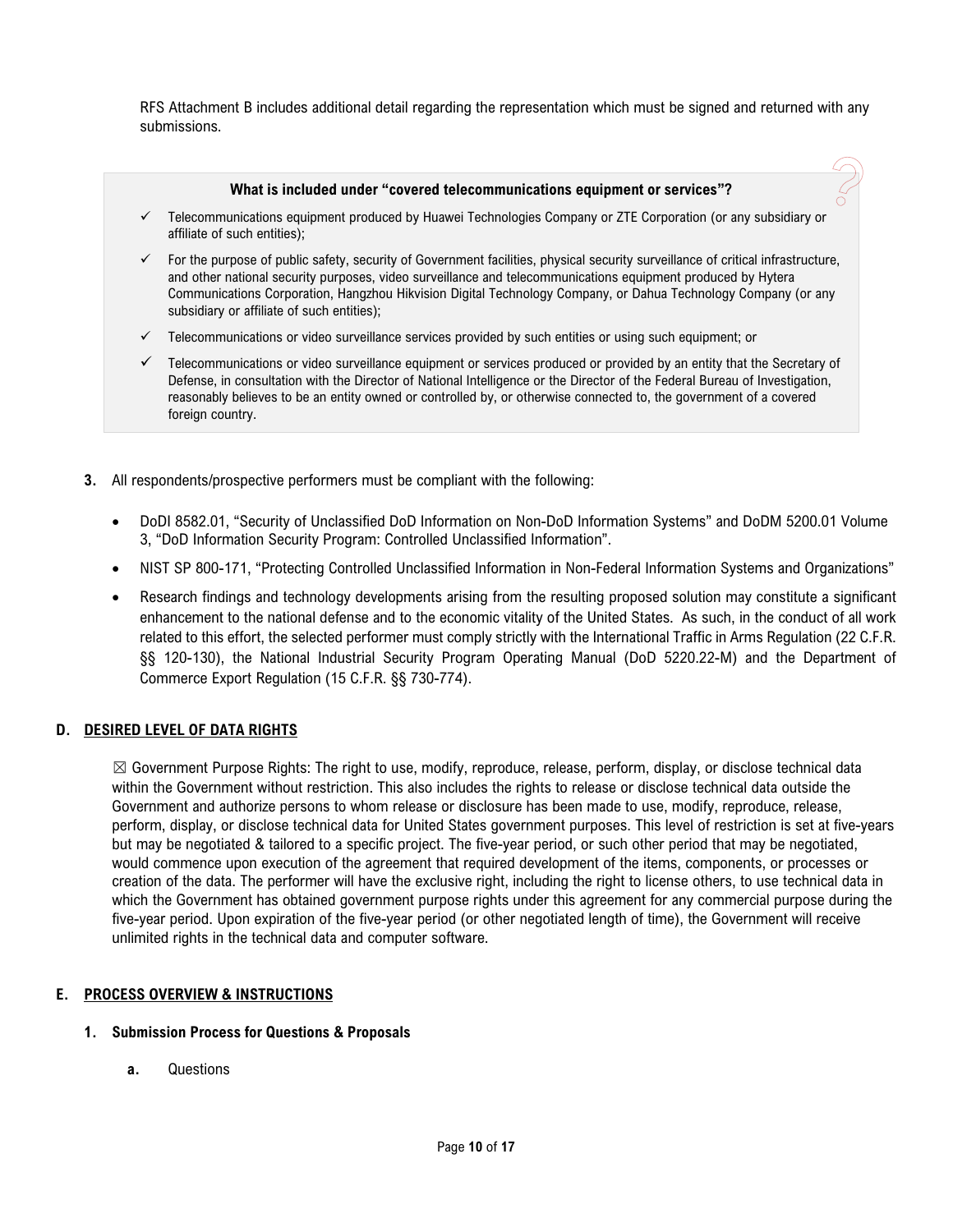To submit any questions, visit the opportunities page at www.nstxl.org/opportunities, select the "Current" tab, locate the respective project, and select "Submit a Question". Please refer to Page 1 for associated deadlines.

**b.** Proposals

To submit your proposal, visit the opportunities page at www.nstxl.org/opportunities, select the "Current" tab, locate the respective project, and select the "Submit Proposal" link. You must have an active account and be logged-in to submit your response.

Respondents are solely responsible for the timeliness of their submission and are cautioned that late submissions will not be accepted for evaluation. It is strongly recommended that interested parties submit their proposal as early as possible to uncover any potential technical or account issues. Please notify NSTXL immediately (membership@nstxl.org) if technical issues occur during the submission process and/or if confirmation related to membership status is required. Please refer to Page 1 for associated deadlines.

**{IF APPLICABLE}**

### **2. Proposal Structure & Assessment Methodology**

|                                        | (1) Initial Review                                                                                       | $\rangle \rangle \rangle$ | (2) Follow-On Assessment                                                                                                         | $\rangle \rangle$ | (3) Selection                                     |
|----------------------------------------|----------------------------------------------------------------------------------------------------------|---------------------------|----------------------------------------------------------------------------------------------------------------------------------|-------------------|---------------------------------------------------|
| <b>ANTICIPATED</b><br><b>TIMELINE*</b> | Due:<br>{06/20/2022},12:00PM ET                                                                          |                           | <b>Start of Follow-On phase:</b><br>NА                                                                                           |                   | Award:<br>${08/2022}$                             |
|                                        | {Type of<br><b>Submission/Assessment}</b>                                                                |                           | {Type of<br>Submission/Assessment}                                                                                               |                   |                                                   |
| <b>TECHNICAL</b>                       | Page Limit: {15}<br>1 page Company Portfolio<br>Overview<br>1-2-page summary of<br>proposed project team |                           | Details will be provided to<br>Government-selected<br>respondents identified for<br>additional exchanges with the<br>Government. |                   | <b>Award of Prototype</b><br><b>Level Project</b> |
|                                        | 12-13 pages technical details<br>on proposed capability<br>Format: MS Word and/or<br>Adobe PDF           |                           |                                                                                                                                  |                   |                                                   |
| <b>PRICE</b>                           | {Type of<br><b>Submission/Assessment}</b>                                                                |                           | {Type of<br>Submission/Assessment}                                                                                               |                   |                                                   |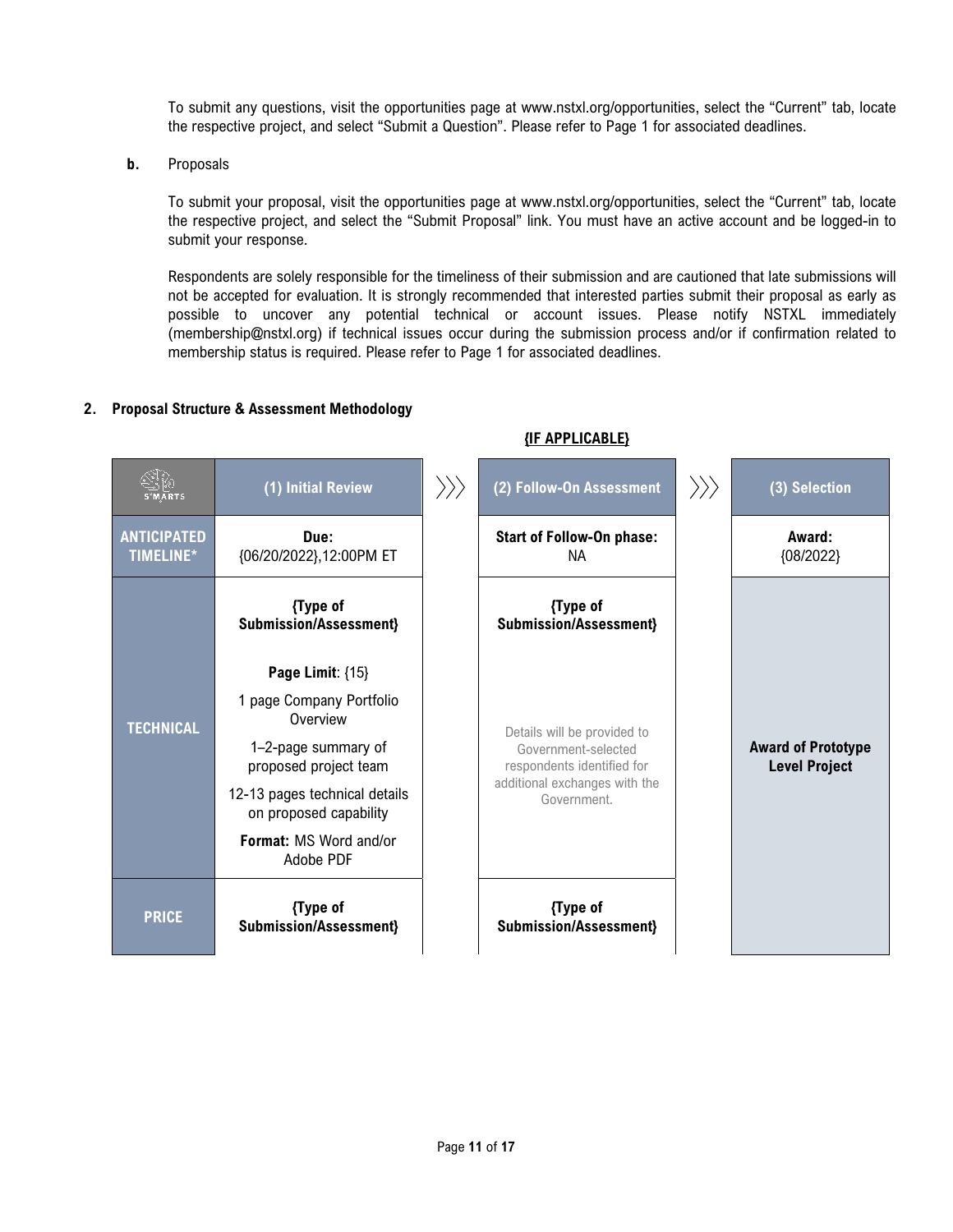

*\*Anticipated dates are subject to change and are provided for planning purposes only.*

NSTXL will notify & invite Government-selected respondents to participate in a follow-on assessment/downselect pending the outcome of the Government's review of initial responses. Additional detail regarding the follow-on assessment will be provided at that time. Respondents who are not selected for follow-on assessments will also be notified of their status accordingly.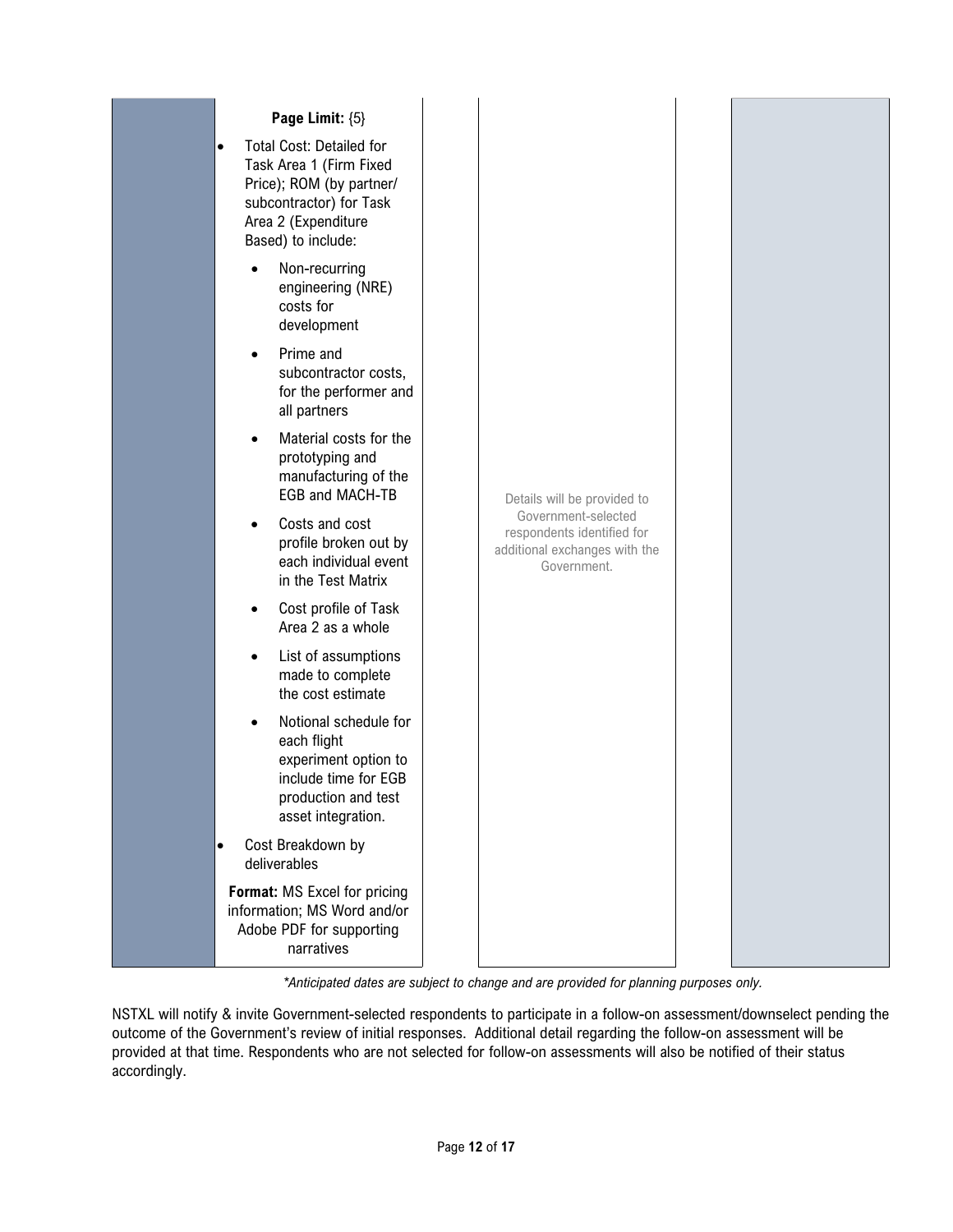# **3. Format Detail**

- **a.** 12-point font (or larger) for all response narratives; smaller type may be used in figures and tables but must be clearly legible.
- **b.** Page size of 8.5 x 11 inches.
- **c.** The following items are not included within the page count: Cover page, Table of Contents, supporting Foreign Owned, Controlled, or Influenced (FOCI) documentation, Section 889 Representation, and the Task Description Document/Statement of Work.

## **4. Contents of Response (Cover Page, Technical Response, Price Response)**

- **a.** Proposal Cover Pages **must** identify the following:
	- Company name
	- Confirmation of active NSTXL Membership (e.g., "Verified NSTXL Member")

*Reminder: Contact membership@nstxl.org with any questions or requests for confirmation.*

- Commercial and Government Entity (CAGE) Code (if available)
- Level of facility clearance (if available)
- Street Address
- Primary Point of Contact (with title, email address and phone number)
- Business Size
- Business Type (Traditional or Non-Traditional)
- Status of U.S. ownership
- If the proposed approach requires any exceptions to this RFS
- If the proposed approach addressed all RFS objectives or a partial subset of the RFS objectives
- The applicable 10 U.S.C. § 4022 eligibility criteria (select **one** of the following)
	- There is at least one nontraditional defense contractor or nonprofit research institution participating to a significant extent in the project;
	- All significant participants in the transaction other than the Federal Government are small businesses (including small businesses participating in a program described under section 9 of the Small Business Act (15 U.S.C. § 638)) or nontraditional defense contractors; OR
	- At least one third of the total cost of the project is to be provided by sources other than the Federal Government.

#### **What is a nontraditional defense contractor?**

An entity that is not currently performing and has not performed, for at least the one-year period preceding the solicitation of sources by the Department of Defense for the procurement or transaction, any contract or subcontract for the Department of Defense that is subject to full coverage under the cost accounting standards (CAS).

*Review 48 CFR § 9903.201-1 for a list of CAS exemptions.*

**b.** Technical responses must address the following topics: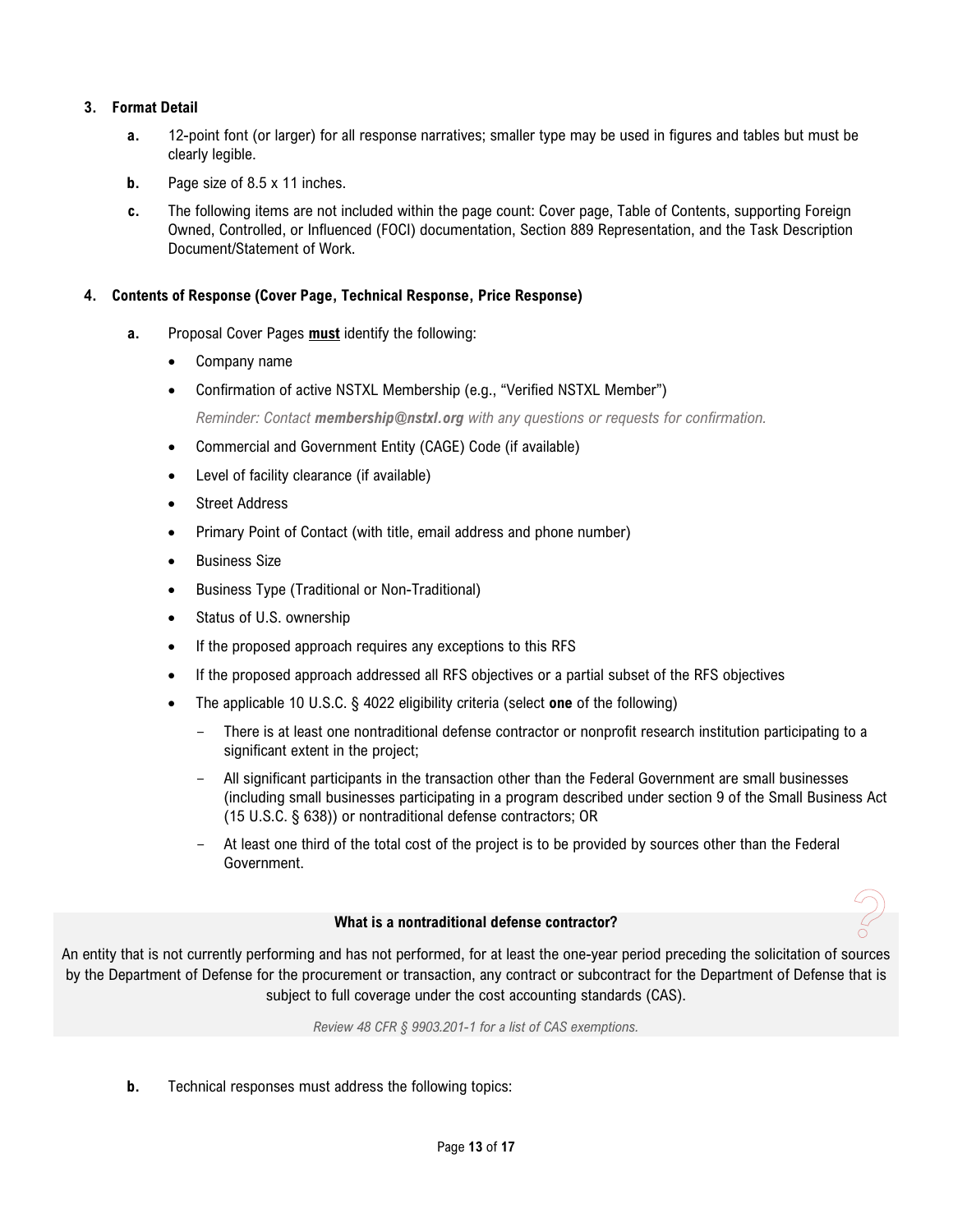| <b>TOPIC</b>                                   | <b>INSTRUCTIONS</b>                                                                                                                                                                                                                                                                                                                                                                         |  |  |
|------------------------------------------------|---------------------------------------------------------------------------------------------------------------------------------------------------------------------------------------------------------------------------------------------------------------------------------------------------------------------------------------------------------------------------------------------|--|--|
|                                                | Respondents must identify significant assumptions that influenced technical aspects the proposed solution<br>$\bullet$<br>and/or any assumptions that may affect technical performance in the future                                                                                                                                                                                        |  |  |
|                                                | Describe the approach used to design/deliver a unique prototype solution for the prototype technology<br>$\bullet$<br>objectives.                                                                                                                                                                                                                                                           |  |  |
| <b>Solution</b><br><b>Narrative &amp;</b>      | Include a discussion on schedule and the timing of all project deliverable(s) and other critical milestones<br>$\bullet$                                                                                                                                                                                                                                                                    |  |  |
| Project<br><b>Schedule</b>                     | Responses that only address a critical element of the total solution being sought, often referred to as a "partial<br>$\bullet$<br>solution", must be clearly identified as such.                                                                                                                                                                                                           |  |  |
|                                                | If the proposed approach will require exception to any aspect of this solicitation, to include attachments,<br>$\bullet$<br>respondents must clearly identify those exceptions within the Technical Volume of their response. All<br>respondents are encouraged to review the baseline S <sup>2</sup> MARTS Performer's Agreement available within the<br>NSTXL Members Portal (nstxl.org). |  |  |
|                                                |                                                                                                                                                                                                                                                                                                                                                                                             |  |  |
|                                                | Identify each subcontractor and include the following:<br>٠                                                                                                                                                                                                                                                                                                                                 |  |  |
|                                                | Summary of their role in support of the proposed concept                                                                                                                                                                                                                                                                                                                                    |  |  |
|                                                | Commercial and Government Entity (CAGE) Code (if available)                                                                                                                                                                                                                                                                                                                                 |  |  |
|                                                | Level of Facility Clearance (if available)                                                                                                                                                                                                                                                                                                                                                  |  |  |
|                                                | Address                                                                                                                                                                                                                                                                                                                                                                                     |  |  |
| <b>Team Overview</b>                           | Point of contact (with title, email address and phone number)                                                                                                                                                                                                                                                                                                                               |  |  |
|                                                | <b>Business size</b>                                                                                                                                                                                                                                                                                                                                                                        |  |  |
|                                                | <b>Business Type (Traditional or Nontraditional)</b>                                                                                                                                                                                                                                                                                                                                        |  |  |
|                                                | Status of U.S. ownership                                                                                                                                                                                                                                                                                                                                                                    |  |  |
|                                                | Reminder: The responsibility to provide ample proof regarding nontraditional participation to a significant<br><b>extent</b> lies with the respondent and has a direct correlation to award eligibility.                                                                                                                                                                                    |  |  |
|                                                | The rights offered should be displayed in a manner that allows for ease of discussion in determining trade-<br>$\bullet$<br>offs and potential options for long-term sustainability of the deliverables of this effort.                                                                                                                                                                     |  |  |
|                                                | If rights are being asserted at a level less than the Government's desired level, respondents must provide<br>$\bullet$<br>detail explaining the specific rationale for the assertion.                                                                                                                                                                                                      |  |  |
| <b>Level of Data</b><br><b>Rights Proposed</b> | Any items previously developed with federal funding (and utilized in support of the proposed solution) should<br>$\bullet$<br>clearly identify all individual components funded by the Government and the recipient of the deliverables.                                                                                                                                                    |  |  |
|                                                | If commercial software is proposed as part of the prototype solution, all applicable software licenses must be<br>$\bullet$<br>identified and included with the response. Note that any software license term or condition inconsistent with<br>federal law will be negotiated out of the license.                                                                                          |  |  |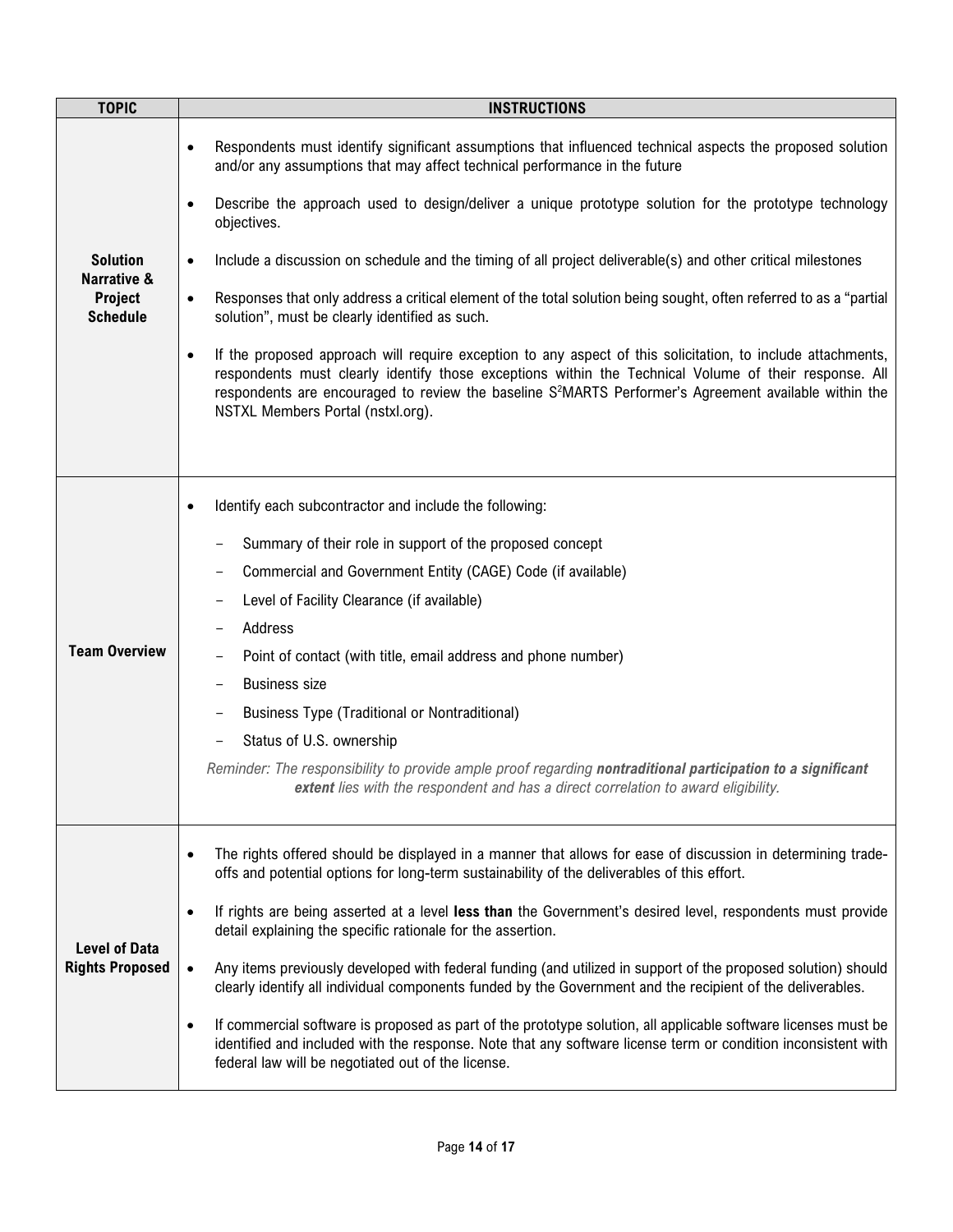|                                                                                                          | Provide rationale to support the specific eligibility condition that permits award of an Other Transaction to the<br>$\bullet$<br>proposed performer/team.                                                                                                                                                                                                                                                                                                                                    |
|----------------------------------------------------------------------------------------------------------|-----------------------------------------------------------------------------------------------------------------------------------------------------------------------------------------------------------------------------------------------------------------------------------------------------------------------------------------------------------------------------------------------------------------------------------------------------------------------------------------------|
| <b>Explanation</b><br><b>Supporting</b><br><b>Eligibility for</b><br>Award of a<br>Prototype OTA         | The responsibility to provide ample proof regarding nontraditional defense contractor participation to a<br>$\bullet$<br>significant extent; small business or nontraditional defense contractor status; or any cost sharing arrangement<br>lies with the respondent and has a direct correlation to award eligibility.                                                                                                                                                                       |
|                                                                                                          | <b>Questions regarding eligibility?</b><br>Contact NSTXL and/or review 10 USC 4022 and the DoD Other Transaction Guide for additional information.                                                                                                                                                                                                                                                                                                                                            |
| Foreign Owned,<br>Controlled, or<br><b>Influenced</b><br>(FOCI)<br><b>Information</b><br>(if applicable) | Identify if the primary performer and/or any sub-performers (to include vendors, suppliers, subcontractors,<br>$\bullet$<br>and teaming partners) are considered under FOCI.<br>Supporting documentation may include but is not limited to:<br>Standard Form 328 (Certificate Pertaining to Foreign Interest); Listing of Key Management Personnel; an<br>Organizational Chart; Security Control Agreements: Special Security Agreements; and Proxy Agreements or<br>Voting Trust Agreements. |
| <b>Government</b><br><b>Furnished</b><br><b>Support</b>                                                  | Identify if the proposed solution will be dependent on Government Furnished Property (GFP) or other forms<br>$\bullet$<br>of Government support (i.e. information, schematics, laboratory, or facility access).<br>If the solution is dependent on the Government furnishing specific information or items, describe the impact<br>$\bullet$<br>to the solution if the request cannot be met.                                                                                                 |
|                                                                                                          | All GFP proposed and/or required for the respondent to perform this effort shall provide documentation that<br>$\bullet$<br>the proposed Government property usage has been approved by the cognizant Contracting Officer or<br>Agreements Officer.                                                                                                                                                                                                                                           |
|                                                                                                          | Respondents must address each mandatory restriction/requirement identified within this RFS and explain<br>$\bullet$<br>how each regulation or standard is currently or will be met.                                                                                                                                                                                                                                                                                                           |
|                                                                                                          | Note: If exceptions to any of the restrictions/compliance requirements exist, respondents must<br>fully explain the basis for the exception and how any correlating risk will be mitigated.                                                                                                                                                                                                                                                                                                   |
| <b>Compliance</b>                                                                                        | In addition to the mandatory representation included as Attachment B respondents must include the<br>$\bullet$<br>following statement within the Compliance section (with the applicable answer checked):                                                                                                                                                                                                                                                                                     |
|                                                                                                          | "[Company Name] represents that it [ ] will, [ ] will not provide covered telecommunications equipment or<br>services to the Government in the performance of any contract, subcontract or other contractual instrument<br>resulting from this solicitation."                                                                                                                                                                                                                                 |
|                                                                                                          | $\checkmark$ Note: If your company will provide covered telecommunications equipment or services, please<br>contact S2MARTS@nstxl.org for additional mandatory disclosures that must be completed &<br>submitted with your response (at least 72 hours in advance of the response deadline).                                                                                                                                                                                                  |
| <b>Organizational</b><br><b>Conflicts of</b><br><b>Interest</b><br>(OCI)                                 | All responses must disclose and address potential conflicts of interest and any proposed mitigation<br>$\bullet$<br>If OCIs are not present, respondents must include a statement within the Technical Volume that no OCIs are<br>$\bullet$<br>present.                                                                                                                                                                                                                                       |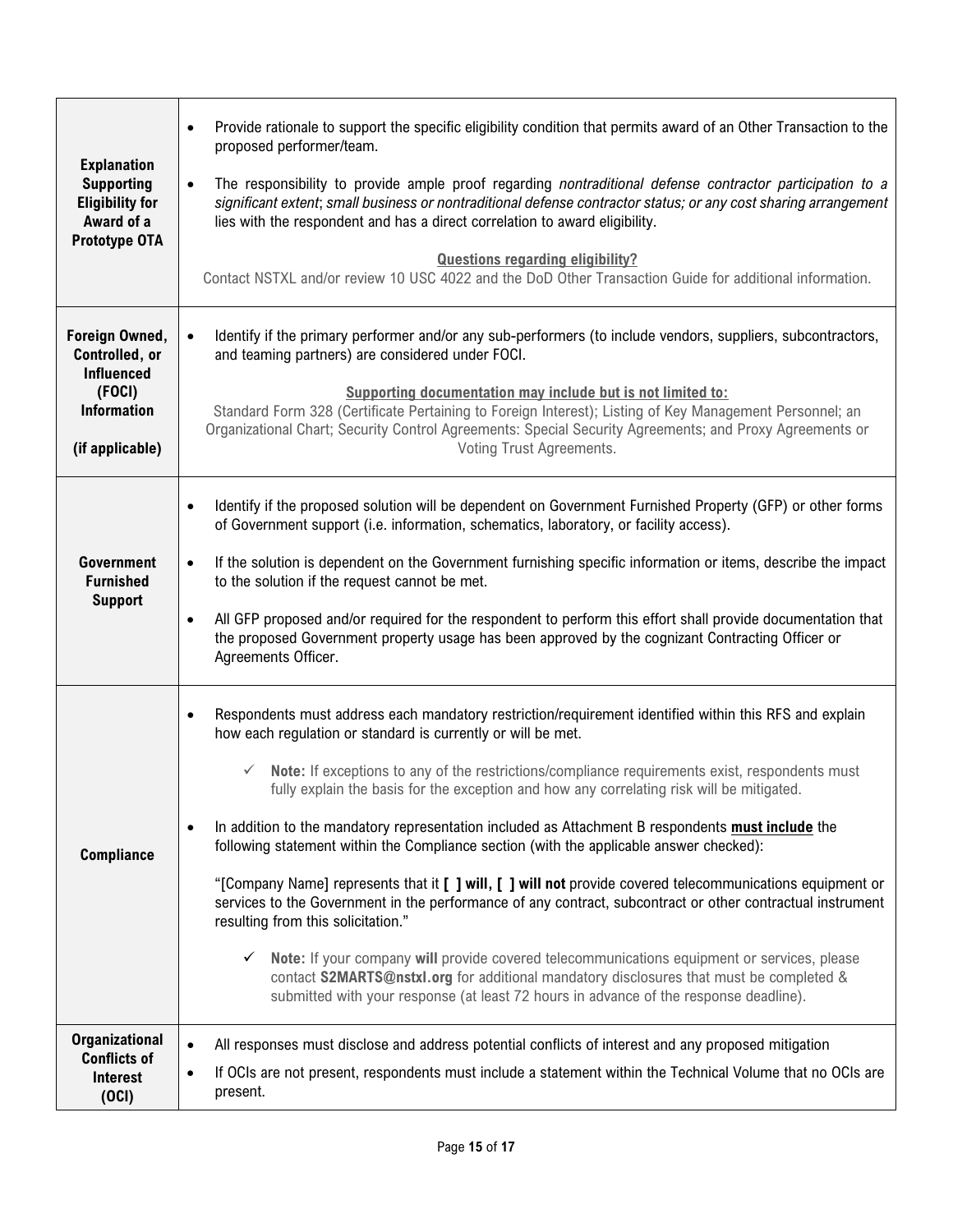| Task                                                   | Provide a Task Description Document (TDD) outlining the project tasks to be performed along with schedule<br>milestones and delivery dates required for successful completion. |
|--------------------------------------------------------|--------------------------------------------------------------------------------------------------------------------------------------------------------------------------------|
| <b>Description</b><br>Document/<br><b>Statement of</b> | It is anticipated that, if selected, the proposed TDD will be incorporated into the resultant prototype-level<br>Project Order, similar to a Statement of Work (SOW).          |
| Work                                                   | Respondents are encouraged to be concise but thorough when outlining their TDD/SOW. The TDD/SOW<br>may be submitted as an appendix or a separate file as part of the proposal. |

### **5. Contents of Pricing Response**

Note: The Government reserves the right to seek additional detail related to pricing if a conclusive fair & reasonable determination cannot be achieved. Respondents are encouraged to provide thorough & detailed responses (to the maximum extent practicable) to reduce likelihood of schedule delays and increase the Government's understanding of the proposed concept.

| <b>TOPIC</b>                                                         | <b>INSTRUCTIONS</b>                                                                                                                                                                                                                                                                                                                                     |
|----------------------------------------------------------------------|---------------------------------------------------------------------------------------------------------------------------------------------------------------------------------------------------------------------------------------------------------------------------------------------------------------------------------------------------------|
| <b>Price</b><br><b>Breakdown</b>                                     | Delineate key pricing components and show clear traceability to the phases and/or milestones of the Technical<br>$\bullet$<br>Response. At a minimum, key pricing components include:<br>Labor Total(s), Other Direct Costs/Material Total(s), any license prices/fees, and<br>$\overline{\phantom{m}}$<br>subcontractor/vendor/sub-performer price(s). |
|                                                                      | Data should must be organized & clearly identified by technical objective, milestone, and/or phase proposed<br>(if phasing is applicable).                                                                                                                                                                                                              |
| <b>Supporting</b><br><b>Narrative</b>                                | Include a brief narrative that explains your pricing structure and maps the proposed prices to the solution's<br>$\bullet$<br>technical approach.                                                                                                                                                                                                       |
| Payable<br><b>Milestone</b><br><b>Schedule</b>                       | The overall total price should be divided among severable increments that align to a proposed milestone<br>$\bullet$<br>payment schedule. Milestones are not required to match actual expenditures but should realistically align to<br>the effort expended or products delivered.<br>If assistance is needed, please contact our team.                 |
| <b>Innovation &amp;</b><br><b>Scalability</b><br>(if applicable)     | Any additional features or beneficial capabilities that extend beyond the currently requested technical<br>objectives shall be separately priced for the Government's consideration.                                                                                                                                                                    |
| <b>Price Impacts of</b><br><b>Data Assertions</b><br>(if applicable) | If limited or restricted rights are being asserted within the response, provide a table that includes prices if the<br>Government elects to purchase increased level of rights.                                                                                                                                                                         |
| <b>Supporting</b><br><b>Information</b>                              | Inclusion of supporting information, such as a Basis of Estimate, may substantially expedite evaluation of<br>your response.                                                                                                                                                                                                                            |

## **F. Solution Review & Assessment**

Compliant responses will be evaluated with consideration given to:

**Demonstrated understanding and overall technical merit of the response;**

**Feasibility of implementation; and,**